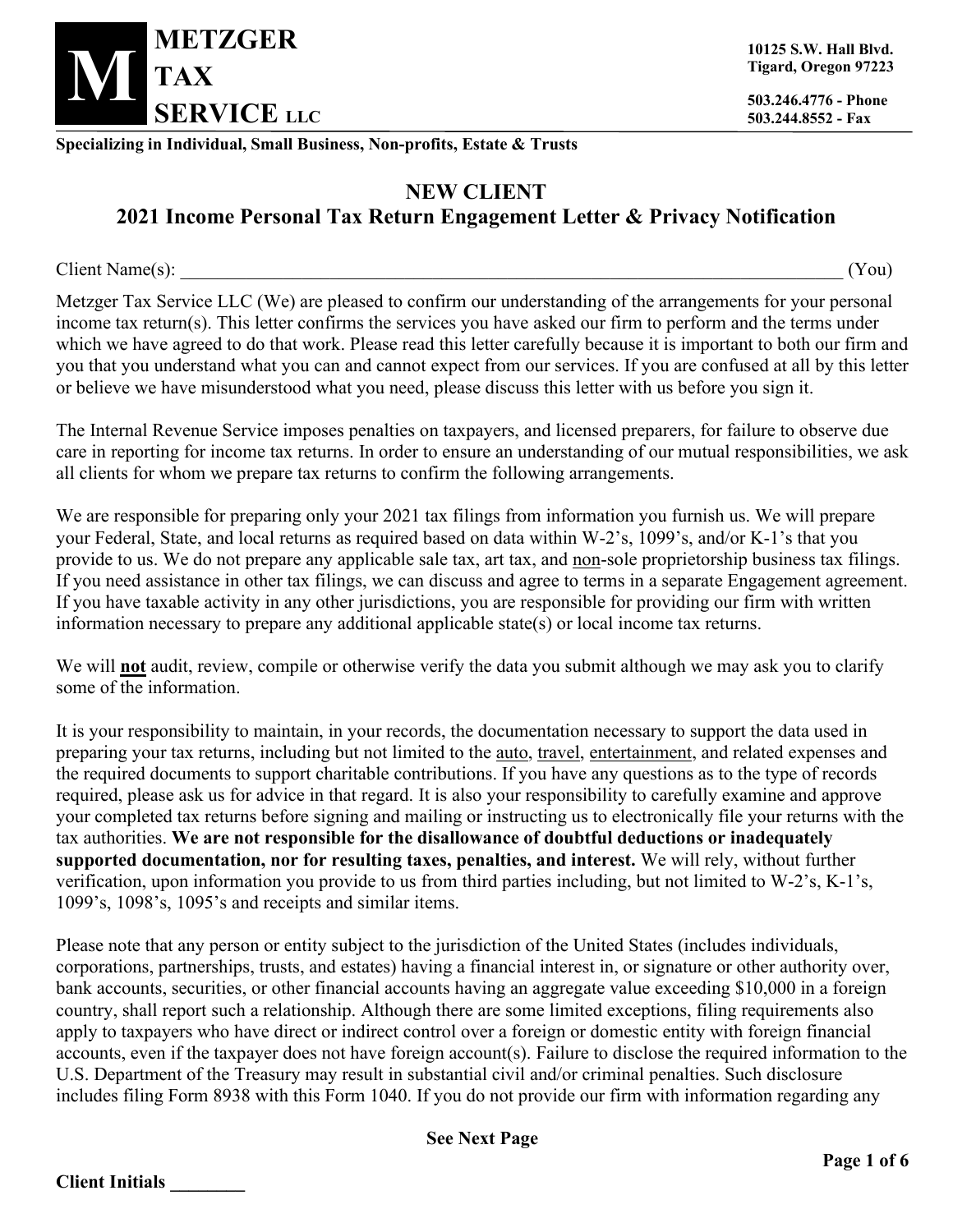

interest you may have in a foreign account, we will not be able to prepare any of the required Income Tax related forms, and penalties may be due, for which we have no responsibility. In the absence of such information being provided we will presume you do not have any foreign assets or financial interests and will not file any applicable disclosure forms without separate written authorization.

If you and/or your entity have a financial interest in any foreign accounts, you may also be responsible for filing Form FinCen 114 required by the U.S. Department of the Treasury on or before April 15th of each tax year. US citizens are required to report worldwide income on their US tax return. We will not be responsible for preparing Form FinCen 114 if we do not acknowledge written instructions from you.

Internal Revenue Service, under IRC §6038 and §6046, requires information reporting if you are an officer, director, or shareholder with respect to certain foreign corporations, foreign-owned U.S. corporation or foreign corporation engaged in a U.S. trade or business or U.S. transferor of property to a foreign corporation. By your signature below, you accept responsibility for informing us, in writing, if you believe that you fall into one of the above categories and you agree to provide us with the information necessary to prepare the appropriate forms. We assume no liability for penalties associated with the failure to file or untimely filing of any of these matters.

You acknowledge that you have reported all 2021 income you received including barter, consumer-to-consumer activity, cash-based income, and all other income whether received in-person, in-kind, or electronically. You also confirm that you have or will timely file any applicable required Forms W-2 and W-3 with the Social Security Administration and IRS for business employees or home-workers.

*Crypto currency: Congress and the IRS are very aggressively pursuing cryptocurrency activity, reporting and tax situations. Failure to report cryptocurrency activity of any type, including sales, staking, mining, lending, NFT activity, trades and other activities must be reported on your return. By signing the engagement letter You are acknowledge that you have reported all cryptocurrency activity in writing to us.*

We will use our professional judgment in preparing your returns. Whenever we are aware that a possible applicable tax law is unclear or that there are conflicting interpretations of the law by authorities (e.g., tax agencies and courts), we will explain the possible positions that may be taken on your return. We will adopt whatever position you request on your return so long as it is consistent with the codes, regulations, and interpretations that have been promulgated. If the Internal Revenue Service should later contest the position taken, there may be an assessment of additional tax plus interest and penalties. We assume no liability for any such additional penalties or assessments.

Special privacy laws were established by the IRS prohibiting us from providing confidential copies or information or copies to anyone other than you without your specific, written authorization. Please expect to provide that written authorization before we can release any of your confidential information.

If we are asked to disclose any privileged communication, unless we are required to disclose the communication by law, we will not provide such disclosure until you have had an opportunity to argue that the communication is privileged. You agree to pay any and all reasonable expenses that we incur, including legal fees, which are a result of attempts to protect any communication as privileged. In addition, your confidentiality privilege can be inadvertently waived if you discuss the contents of any privileged communication with a third party, such as a lending institution, a friend, or a business associate. We recommend that you contact us before releasing information to a third party.

**See Next Page**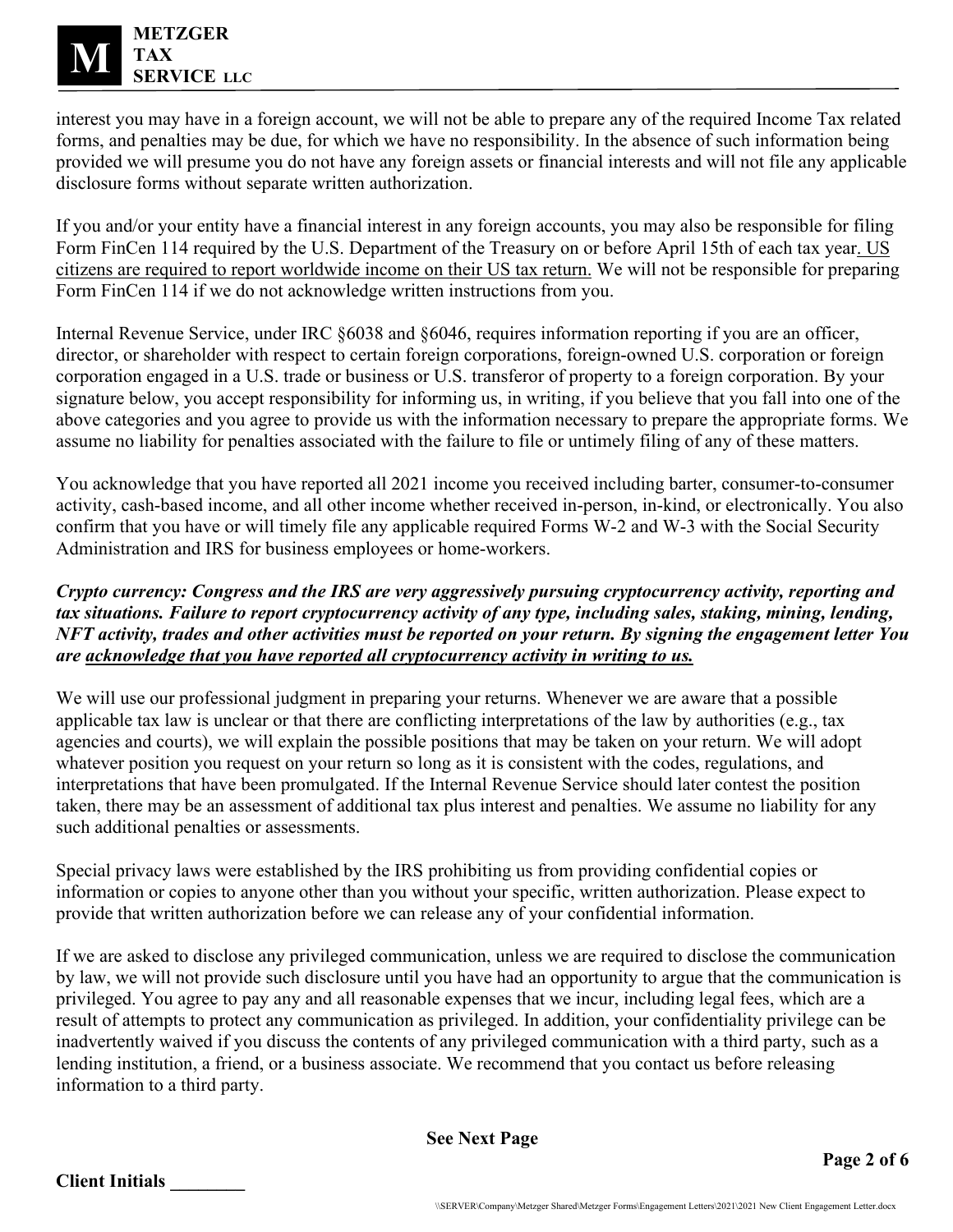

It is our policy to keep records related to this engagement for three years after which they may be destroyed. However, we do not keep any original client records, so we will return those to you at the completion of the services rendered under this engagement. When records are returned to you, it is your responsibility to retain and protect them for possible future use, including potential examination by any government or regulatory agencies. We recommend that you keep these records for at least **seven** years.

In the interest of facilitating our services to you, we may communicate by facsimile transmission or a secure web portal. This portal will be password protected. While we will use our best efforts to keep such communications secure in accordance with our obligations under applicable laws and professional standards, you recognize and accept that we have no control over the unauthorized interception of these communications once they have been sent and consent to our use of these devices during this engagement. Please provide us with a secure email address.

From time to time during our relationship, you may seek our advice regarding potential investments. We are not investment advisors. Accordingly, we suggest that you seek the advice of qualified investment advisors appropriate to each investment being considered.

## **PLEASE COMPLETE**

| Marital Status: ______________(we need copies of all parties Driver Licenses)                                               |
|-----------------------------------------------------------------------------------------------------------------------------|
|                                                                                                                             |
|                                                                                                                             |
| <u> 1999 - Johann Harry Harry Harry Harry Harry Harry Harry Harry Harry Harry Harry Harry Harry Harry Harry Harry H</u>     |
|                                                                                                                             |
| (we need birth certificate AND social security card for each dependent)                                                     |
| At what address did you work during 2021? If multiple locations, please list addresses and<br>days worked at each location: |
|                                                                                                                             |
| <b>See Next Page</b>                                                                                                        |
| Page 3 of 6                                                                                                                 |
|                                                                                                                             |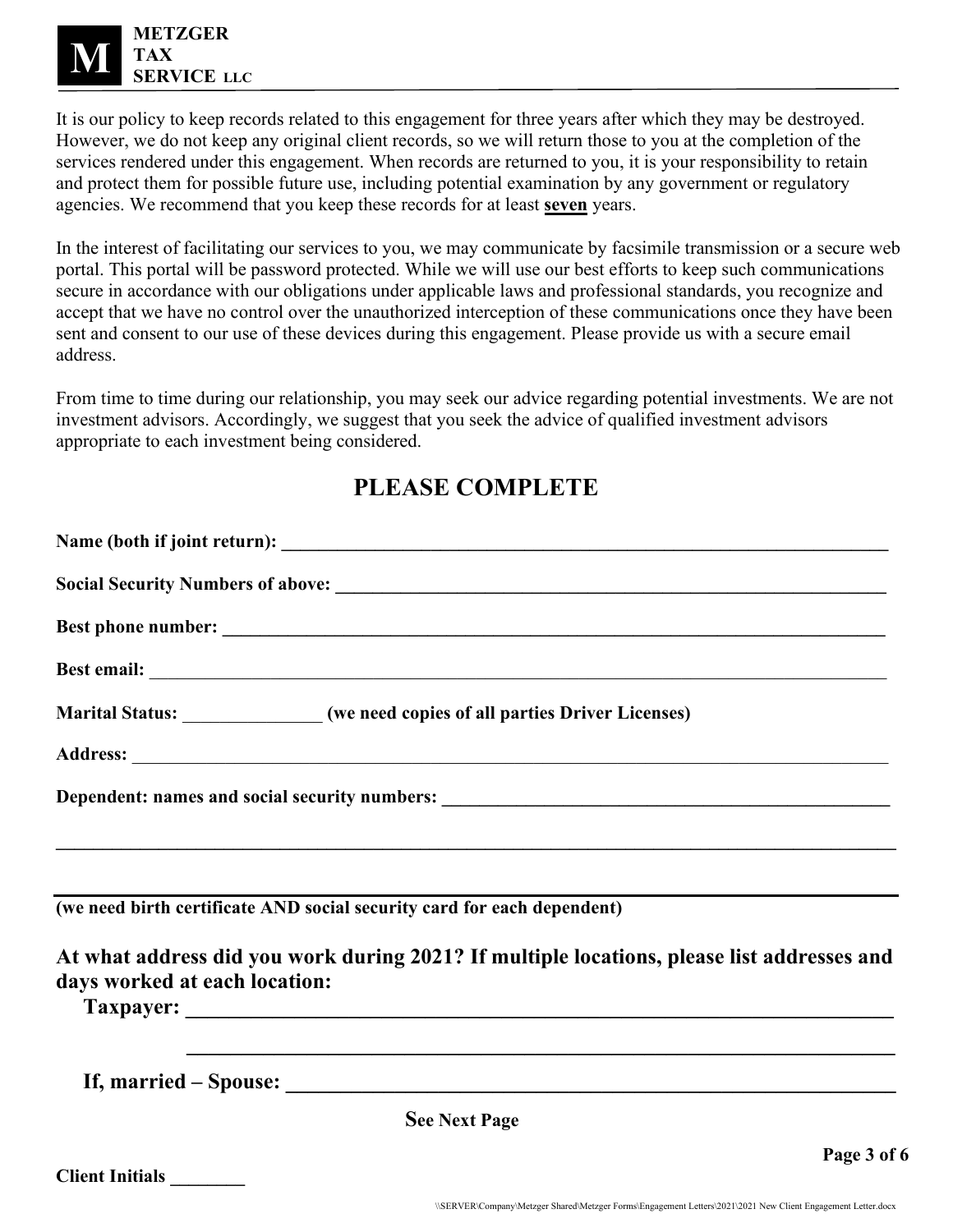

## **Please check the appropriate box for each of the following questions as they pertain to you and the family members included on your 2021 tax returns.**

| YES                  | N <sub>O</sub> |                                                                                                                                                                                                                                              |  |  |
|----------------------|----------------|----------------------------------------------------------------------------------------------------------------------------------------------------------------------------------------------------------------------------------------------|--|--|
|                      |                | Could you be claimed as a dependent on another person's tax return?                                                                                                                                                                          |  |  |
|                      |                | Do you have dependents who you wish to claim on the 2021 tax returns? If so, if not<br>previously provided, we need copies of both birth certificated and social security cards of each.<br>Please share with us each dependent's first name |  |  |
|                      |                | Did you make any 2021 estimated tax payments? If so, please provide a schedule to us.                                                                                                                                                        |  |  |
|                      |                | Did you report to us all tip, unemployment, disability, alimony, other income, or monetary<br>legal settlements received?                                                                                                                    |  |  |
|                      |                | At any time during 2021, did you receive, sell, exchange, or otherwise dispose of any financial<br>interest in any virtual currency?                                                                                                         |  |  |
|                      |                | Outside of your retirement and investment brokerage accounts did you buy or sell any stocks,<br>bonds, or other investment property?                                                                                                         |  |  |
|                      |                | Did you purchase, sell, or refinance your principal home or second home, or did you take out a<br>home equity loan? Please provide the final closing Settlement Statement.                                                                   |  |  |
|                      |                | Did you receive a distribution from a retirement plan $(401(k), \text{IRA}, \text{etc.})$ ?                                                                                                                                                  |  |  |
|                      |                | Did you contribute to a retirement plan $(401(k), \text{IRA}, \text{etc.})$ ?                                                                                                                                                                |  |  |
|                      |                | Did you transfer, rollover, or convert any retirement funds in 2021?                                                                                                                                                                         |  |  |
|                      |                | Did you receive a distribution from a Health Savings Account?<br>Was the withdrawal all for Qualified medical costs?                                                                                                                         |  |  |
|                      |                | Did you have any debt canceled and/or involved in any bankruptcy proceedings?                                                                                                                                                                |  |  |
|                      |                | At any time during 2021, did you have a financial interest in or signature authority over a<br>financial account (such as a bank account, securities account, or brokerage account) located in<br>a foreign country?                         |  |  |
|                      |                | During 2021, did you receive a distribution from, or were you the grantor of, or transferor to, a<br>foreign trust?                                                                                                                          |  |  |
|                      |                | Was your home rented out or used for business?                                                                                                                                                                                               |  |  |
|                      |                | Were you notified or audited by either the IRS or the State taxing agency?                                                                                                                                                                   |  |  |
|                      |                | May the IRS or State discuss your tax return with Metzger Tax Service LLC?                                                                                                                                                                   |  |  |
| <b>See Next Page</b> |                |                                                                                                                                                                                                                                              |  |  |

**Page 4 of 6**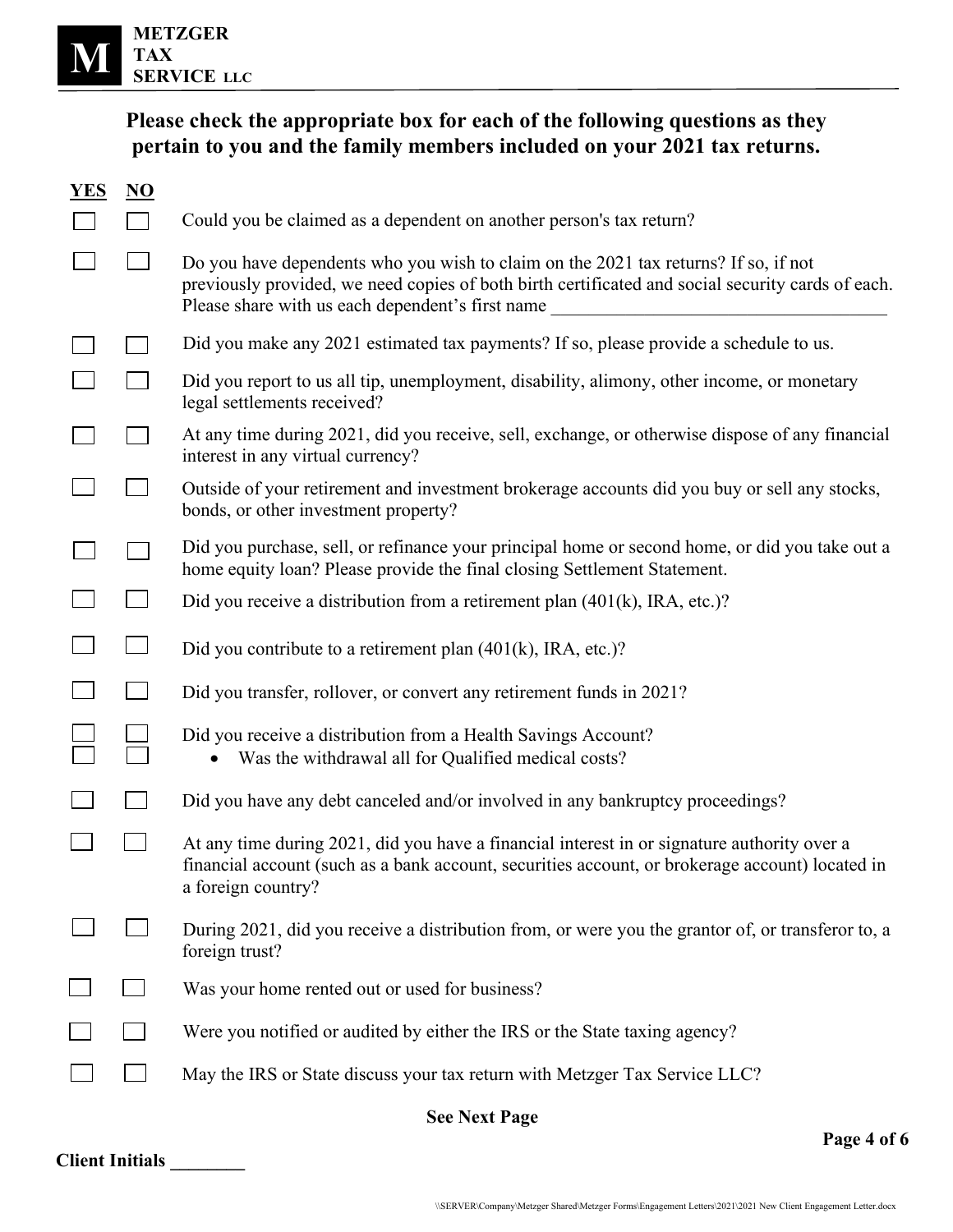|                     | <b>TAX</b>                | <b>METZGER</b><br><b>SERVICE LLC</b>                                                                                                                                                                                                                                                                                                                                                                                                                                                                  |
|---------------------|---------------------------|-------------------------------------------------------------------------------------------------------------------------------------------------------------------------------------------------------------------------------------------------------------------------------------------------------------------------------------------------------------------------------------------------------------------------------------------------------------------------------------------------------|
| <b>YES</b>          | $\underline{\mathbf{NO}}$ |                                                                                                                                                                                                                                                                                                                                                                                                                                                                                                       |
|                     |                           | Did you, your spouse, or a dependent incur any tuition expenses that are required to attend a<br>college, university, or vocational school? We will need a detail of these expenditures and Form<br>1098-T from the school<br>Who incurred tuition expenses?<br>Has this person received an undergraduate degree? If so, When?                                                                                                                                                                        |
|                     |                           | IRS specifically states that if the follow two questions are not correct on your tax filing<br>THE PROCESSING OF YOUR RETURN WILL BE DELAYED, INCLUDING REFUND DELAYS                                                                                                                                                                                                                                                                                                                                 |
|                     |                           | Did you receive a stimulus payment in early spring of 2021?<br>$\bullet$<br>If so, what was the total amount you, and if applicable, your spouse and dependents<br>revieve $\underline{\$$ We cannot complete your tax return without this information.                                                                                                                                                                                                                                               |
|                     |                           | • Did you receive any Advanced Child Tax Credits payments in 2021?<br>If so, how much was received each month?:<br>July $\underline{\$$ August $\underline{\$}$ Sept. $\underline{\$}$ Oct. $\underline{\$}$ Oct. $\underline{\$}$ Nov. $\underline{\$}$ Dec. $\underline{\$}$ Dec. $\underline{\$}$                                                                                                                                                                                                  |
| Paper or Electronic |                           | Would you like to receive an electronic copy of your tax returns via our secured web portal<br>or a paper copy of your tax returns for your records?                                                                                                                                                                                                                                                                                                                                                  |
|                     |                           | If you are involved in a business venture (sole proprietorship, and LLC not taxed as a<br>partnership or Sub Chapter S business, rental property, farming operations, etc.),<br>please complete the following:                                                                                                                                                                                                                                                                                        |
| <u>YES</u>          | <u>NU</u>                 | During 2021, did you make payments to a contractor, rent payments to a landlord, or interest                                                                                                                                                                                                                                                                                                                                                                                                          |
|                     |                           | payments of more than \$600 in the course of your business?                                                                                                                                                                                                                                                                                                                                                                                                                                           |
|                     |                           | If your payments were NOT to a corporation, did you file form 1099's as required?<br>$\bullet$<br>Please provide us a copy of all issued 1099's.                                                                                                                                                                                                                                                                                                                                                      |
|                     |                           | If not, please provide us with name, address, tax ID number, and amount paid so we may<br>$\bullet$<br>complete the required tax reporting.                                                                                                                                                                                                                                                                                                                                                           |
|                     |                           | Did you work in any of the following areas, and if so, you will need to provide us with how<br>much Gross income (income you received before any business expenses) for work done in<br>each area.<br>Earned income in Multnomah County \$<br>$\bullet$<br>Earned income in the City of Portland \$<br>$\bullet$<br>Earned income in the Tri-Met District \$<br>٠<br>Earned income in the Canby Transit District \$<br>$\bullet$<br>Earned income in the Lane County Transit District \$<br>$\bullet$ |
|                     |                           | aSee Next Page<br>Page 5 of 6                                                                                                                                                                                                                                                                                                                                                                                                                                                                         |